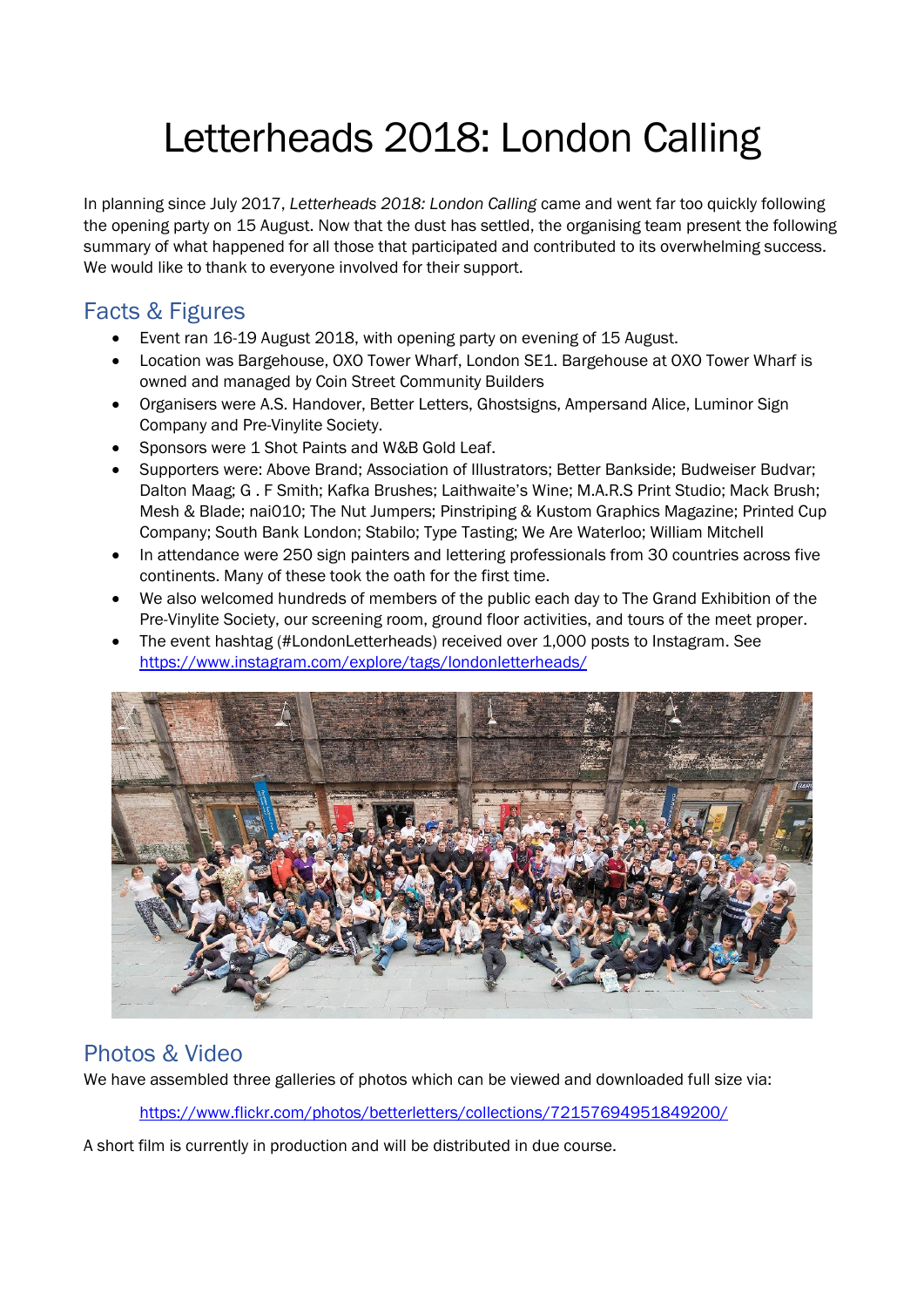Letterheads 2018 London Calling

#### **Finances**

Overall the meet ran at a loss of £1,876. This has been underwritten by A.S. Handover.

The following is a summary of the financial position at the end of the event.

| Income<br><b>Gross Ticket Sales</b><br><b>Booking Fees</b><br><b>Net Ticket Sales</b><br>Sponsorship<br>Net Income                                                                                                                                                                                                                                                            | 51,330<br>(2,060)<br>49,270<br>1,573<br>50,8431                                                                                          |
|-------------------------------------------------------------------------------------------------------------------------------------------------------------------------------------------------------------------------------------------------------------------------------------------------------------------------------------------------------------------------------|------------------------------------------------------------------------------------------------------------------------------------------|
| <b>Expenses</b><br>Venue<br>Catering<br>Goody Bags<br>Printing, Website Etc<br><b>Transport and Logistics</b><br>Easels, AV & Infrastructure<br><b>Bus Tour</b><br><b>Sundry Expenses</b><br>Materials (non-Handover)<br>Materials (Handover)<br>Insurance<br>Cleaning<br><b>Lifting Crew</b><br>Guests from India<br>Graffiti Reimbursement Pending<br><b>Total Expenses</b> | 10,135<br>8,325<br>3,515<br>3,211<br>843<br>11,191<br>7452<br>2,816<br>1,297<br>2,339<br>422<br>5,408<br>617<br>2,047<br>(192)<br>52,719 |
| Profit/Loss                                                                                                                                                                                                                                                                                                                                                                   | (1,876)                                                                                                                                  |

#### Charity Donation

**.** 

The meet raised a total of £10,066 for our nominated charity, the Waterloo Action Centre. This came predominantly from sales at the auction on Sunday, but also from the 'super sign kit' raffle, donations made by the public in return for their free tours of the meet, and a percentage of the money taken in sales from the exhibition. The funds raised will be used to support WAC's advice work with older people and those with disabilities. As a result of the significance of the donation, the charity is also now able to seek match funding which will hopefully make it go even further.

<sup>1</sup> Income does not include any of the in-kind goods and services provided for the meet, which helped to keep the expenses lower than the actual costs related to everything used at the event.

<sup>2</sup> The bus tour was ticketed separately and was a net contributor to the event after this expenditure.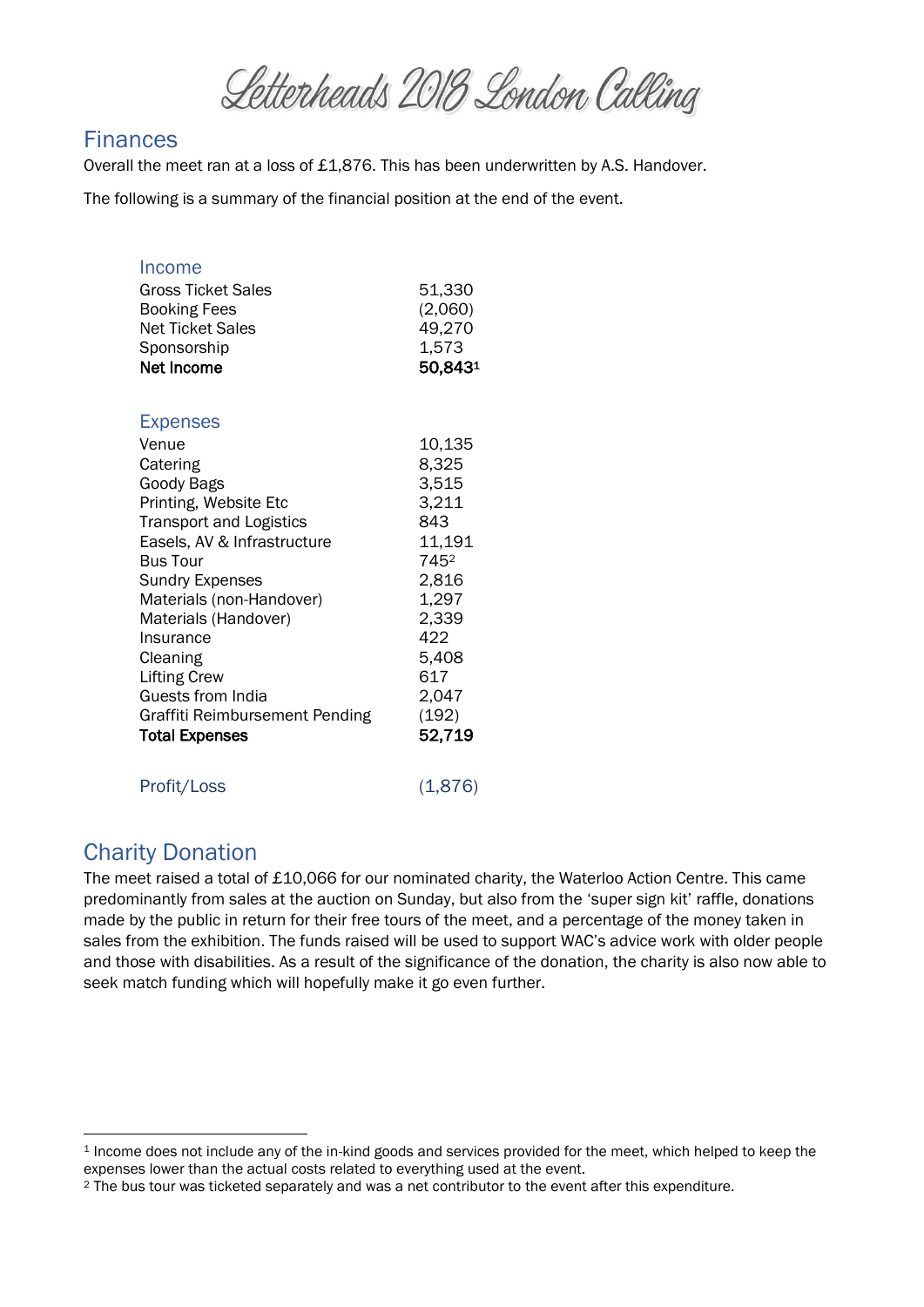Letterheads 2018 London Calling

#### Participant Feedback

Here's a selection of the feedback from the emails and messages received afterwards.

*Loved every second of it.* - Shon Price

*Thank you for organizing a great event. I learned a lot and it was definitely worth coming all the way from Japan.* - Taku Izawa

*What an amazing event. Well over expectations.* - Peter Liedberg

*The event was absolutely amazing.* - Petri Tuovinen

*I want to thank you for encouraging me to get a ticket to the Letterheads meet as a newbie, I nearly didn't and went for it after reassurance from you - and I'm so glad I did!*

*I had an amazing four days, I especially loved all the workshops going on which anybody could get involved with, and I chatted to so many interesting and talented people because of that. Such a great friendly, encouraging atmosphere.*

*I also loved how many women signpainters were there and the talk on the pre-vinylettes.*

*I* was really nervous to go because of how inexperienced I am, and I hadn't even had a chance to practice before *arriving at the event, but in the end it really didn't matter.*

*I walked into an alien environment barely knowing anyone there and by the end, I really felt like I belonged, which for someone who tends to be a bit shy like me, is amazing. I have no idea how you organised such a huge and seamless event with so much action going on but still such a real relaxed and open vibe, it was like nothing I've ever been to and 10 times bigger and more impressive than I was expecting!*

- Millie Ratcliff

*For us, the meeting exceeded all expectations...by far. As representatives of the old guard, the numerous young artists we met were across-the-board welcoming and sharing. We were treated like peers, which was the highest form of respect.*

*If the event was judged by the degree of panel jamming ALONE, it was one of the best I've ever seen. All the benches were filled - with artists who in many cases were unacquainted previously, doing on-the-spot swapping projects. Friendships were begun (maybe a few romances?3) which will last decades. The lectures and seminars were excellent, as were the documentaries. The layout, with the retail area at the entry was magical. The screen printers were terrific; what a bonus that was!*

*Your guests came away knowing that discipline and openness is required of serious practitioners within our craft. They got that by observing the planning and attitude exemplified by its organizers. Your team rocked.*

Mark Oatis

*Letterheads frankly just makes me want to cry with joy, a bunch of type n paint geeks at all levels sharing their love for the craft just blows my mind.*

- Robert Walker

1

<sup>3</sup> If anyone can verify this then we'd love to know...  $\odot$